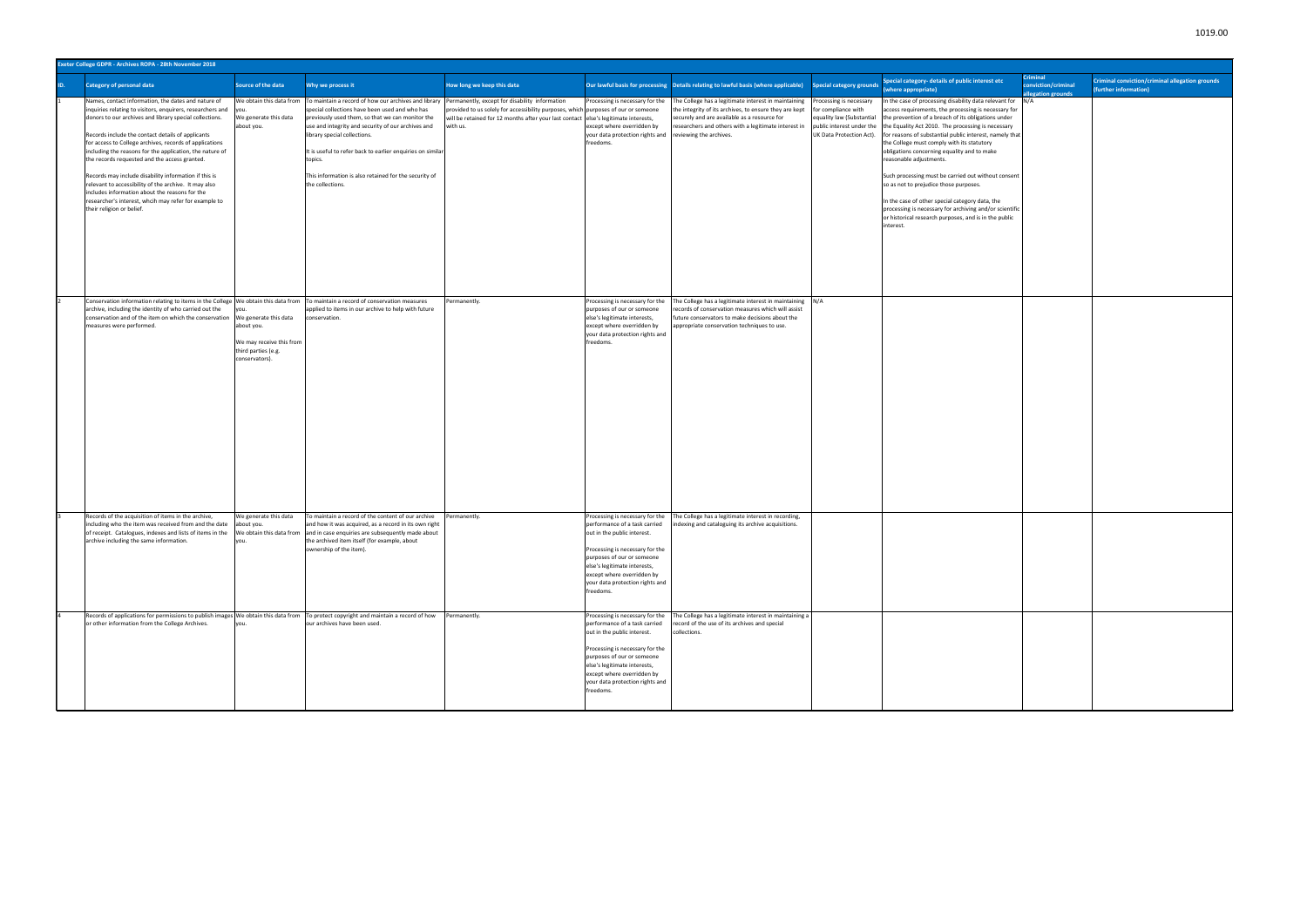| Personal papers and collections donated to the College<br>archive. These may consist of correspondence and<br>documents relating to and/or referring to the donor or<br>third parties.<br>These files may include information about health, family<br>circumstances, ethnicity, sexuality, political opinions,<br>religious or philosophical beliefs, criminal convictions or<br>allegations, gender, background, family circumstances<br>and/or financial circumstances.                                                                                                                                                                                                                                                                      | third parties (e.g. donors) archive.                                                                                                         | We obtain this data from As part of the College archive we accept and<br>maintain papers and collections of significance to the<br>We may receive this from College or which are otherwise of importance as an                                                                                                                                         | Permanently. | Processing is necessary for the<br>purposes of our or someone<br>else's legitimate interests,<br>except where overridden by<br>your data protection rights and<br>freedoms                                                                                                                                                                                | The College has a legitimate interest in receiving<br>collections and papers for its archive, and donors<br>have a legitimate interest in giving such collections<br>and papers to the College.                                 | rocessing is necessary<br>for archiving purposes ir<br>research purposes as<br>permitted under the UK<br>Data Protection Act     | There is a public interest in the College maintaining<br>its archive of College life for future generations, and<br>the public interest and for in the context of the College being a College of a long-Schedule 1 to the Data<br>established University with a strong identity and<br>history.<br>The College is required to implement appropriate<br>safeguards for individuals' rights and freedoms. The<br>UK Data Protection Act provides safeguards by<br>making specific provision preventing processing<br>which is likely to cause substantial damage or<br>substantial distress to a data subject; and/or which is<br>carried out for the purposes of measures or decision<br>with respect to a particular data subject, unless the<br>purposes for which the processing is necessary<br>include the purposes of approved medical research. | The processing meets a<br>condition in Part 1 of<br>rotection Act 2018   | Where it processes criminal convictions data for<br>archiving purposes, the College is required to<br>implement appropriate safeguards for individuals'<br>rights and freedoms. The UK Data Protection Act<br>provides safeguards by making specific provision<br>preventing processing which is likely to cause<br>substantial damage or substantial distress to a data<br>subject; and/or which is carried out for the purposes<br>of measures or decisions with respect to a particular<br>data subject, unless the purposes for which the<br>processing is necessary include the purposes of<br>approved medical research. |
|------------------------------------------------------------------------------------------------------------------------------------------------------------------------------------------------------------------------------------------------------------------------------------------------------------------------------------------------------------------------------------------------------------------------------------------------------------------------------------------------------------------------------------------------------------------------------------------------------------------------------------------------------------------------------------------------------------------------------------------------|----------------------------------------------------------------------------------------------------------------------------------------------|--------------------------------------------------------------------------------------------------------------------------------------------------------------------------------------------------------------------------------------------------------------------------------------------------------------------------------------------------------|--------------|-----------------------------------------------------------------------------------------------------------------------------------------------------------------------------------------------------------------------------------------------------------------------------------------------------------------------------------------------------------|---------------------------------------------------------------------------------------------------------------------------------------------------------------------------------------------------------------------------------|----------------------------------------------------------------------------------------------------------------------------------|-------------------------------------------------------------------------------------------------------------------------------------------------------------------------------------------------------------------------------------------------------------------------------------------------------------------------------------------------------------------------------------------------------------------------------------------------------------------------------------------------------------------------------------------------------------------------------------------------------------------------------------------------------------------------------------------------------------------------------------------------------------------------------------------------------------------------------------------------------|--------------------------------------------------------------------------|--------------------------------------------------------------------------------------------------------------------------------------------------------------------------------------------------------------------------------------------------------------------------------------------------------------------------------------------------------------------------------------------------------------------------------------------------------------------------------------------------------------------------------------------------------------------------------------------------------------------------------|
| Records of College cultural life: photographs, pictures,<br>written records, trophies, other memorabilia and<br>ephemera of college members, teams, choirs, clubs and<br>societies, plays and performances, of participation in<br>events and sporting fixtures and of the outcomes. This<br>may include written correspondence and minute books<br>relating to these matters.                                                                                                                                                                                                                                                                                                                                                                 | We obtain this data from<br>We generate this data<br>bout you.<br>We obtain this data from<br>other third parties e.g.<br>student societies. | As part of the College archive recording College life,<br>which may be relevant to you individually (for<br>example if you later request a reference from us),<br>but which is also part of the College's own record of<br>what its members have achieved over time.                                                                                   | Permanently. | Processing is necessary for the<br>purposes of our or someone<br>else's legitimate interests,<br>except where overridden by<br>your data protection rights and<br>freedoms.                                                                                                                                                                               | The College has a legitimate interest in maintaining<br>n archive of its cultural life.                                                                                                                                         | Processing is necessary<br>for archiving purposes ir<br>the public interest as<br>permitted under the UK<br>Data Protection Act. | here is a public interest in the College maintaining<br>its archive of College life for future generations, and<br>n the context of the College being a College of a long-Schedule 1 to the Data<br>established University with a strong identity and<br>history.<br>The College is required to implement appropriate<br>safeguards for individuals' rights and freedoms. The<br>UK Data Protection Act provides safeguards by<br>making specific provision preventing processing<br>which is likely to cause substantial damage or<br>substantial distress to a data subject; and/or which is<br>carried out for the purposes of measures or decision<br>with respect to a particular data subject, unless the<br>purposes for which the processing is necessary<br>include the purposes of approved medical research.                               | he processing meets a<br>condition in Part 1 of<br>rotection Act 2018.   | Where it processes such data for archiving purposes,<br>the College is required to implement appropriate<br>safeguards for individuals' rights and freedoms. The<br>UK Data Protection Act provides safeguards by<br>making specific provision preventing processing<br>which is likely to cause substantial damage or<br>substantial distress to a data subject; and/or which is<br>carried out for the purposes of measures or decisions<br>with respect to a particular data subject, unless the<br>purposes for which the processing is necessary<br>include the purposes of approved medical research.                    |
| Archives of academic research and tuition including<br>conferences, seminars and lectures hosted and/or<br>organised by the College, consisting of the names of<br>attendees, agenda/programmes, papers delivered.<br>These records may include the personal data of<br>attendees and organisers.                                                                                                                                                                                                                                                                                                                                                                                                                                              | We obtain this data from<br>We generate this data<br>about you.                                                                              |                                                                                                                                                                                                                                                                                                                                                        | Permanently. | Processing is necessary for<br>compliance with a legal<br>obligation.<br>Processing is necessary for the<br>purposes of our or someone<br>else's legitimate interests,<br>except where overridden by<br>your data protection rights and<br>freedoms.                                                                                                      | The College has a legitimate interest in archiving past<br>conferences, seminars and lectures that it hosted<br>and/or organised.                                                                                               |                                                                                                                                  |                                                                                                                                                                                                                                                                                                                                                                                                                                                                                                                                                                                                                                                                                                                                                                                                                                                       |                                                                          |                                                                                                                                                                                                                                                                                                                                                                                                                                                                                                                                                                                                                                |
| Student files including dates of attendance, course of<br>study and outcome of their studies, results of College<br>examinations ("collections"), University examinations,<br>College and University assessments, awards, scholarships We obtain this data from<br>and prizes conferred, applications (e.g. UCAS forms and the University of Oxford.<br>references), academic and disciplinary records.<br>These files may include information about a former<br>student's personal life including their health, family<br>circumstances, ethnicity, sexuality, political opinions,<br>religious or philosophical beliefs, criminal convictions or<br>allegations, gender, background, family circumstances<br>and/or financial circumstances. | We generate this data<br>bout you.                                                                                                           | So that we have a record of student results, as a<br>record of your academic progression and if we are<br>later asked for a reference or verification of your<br>attendance.<br>To maintain the College archive of its former<br>students and to historically document the College's<br>teaching function, and for the purposes of future<br>research. | Permanently. | Processing is necessary for<br>performance of our contract<br>with you.<br>Processing is necessary for the<br>performance of a task carried<br>out in the public interest.<br>Processing is necessary for the<br>purposes of our or someone<br>else's legitimate interests,<br>except where overridden by<br>your data protection rights and<br>freedoms. | The College has a legitimate interest in maintaining<br>an archive of its activities as part of a long<br>established university with a strong identity and<br>history, and in maintaining such records for future<br>research. | Processing is necessary<br>for archiving in the public<br>nterest, and/or for<br>istorical research<br>purposes.                 | There is a public interest in the College maintaining<br>its archive of College life for future generations, and<br>in the context of the College being a College of a long-Schedule 1 to the Data<br>established University with a strong identity and<br>history.<br>The College is required to implement appropriate<br>safeguards for individuals' rights and freedoms. The<br>UK Data Protection Act provides safeguards by<br>making specific provision preventing processing<br>which is likely to cause substantial damage or<br>substantial distress to a data subject; and/or which is<br>carried out for the purposes of measures or decisions<br>with respect to a particular data subject, unless the<br>purposes for which the processing is necessary<br>include the purposes of approved medical research.                            | The processing meets a<br>condition in Part 1 of<br>Protection Act 2018. | Where it processes such data, the College is required<br>to implement appropriate safeguards for individuals'<br>rights and freedoms. The UK Data Protection Act<br>provides safeguards by making specific provision<br>preventing processing which is likely to cause<br>substantial damage or substantial distress to a data<br>subject; and/or which is carried out for the purposes<br>of measures or decisions with respect to a particular<br>data subject, unless the purposes for which the<br>processing is necessary include the purposes of<br>approved medical research.                                           |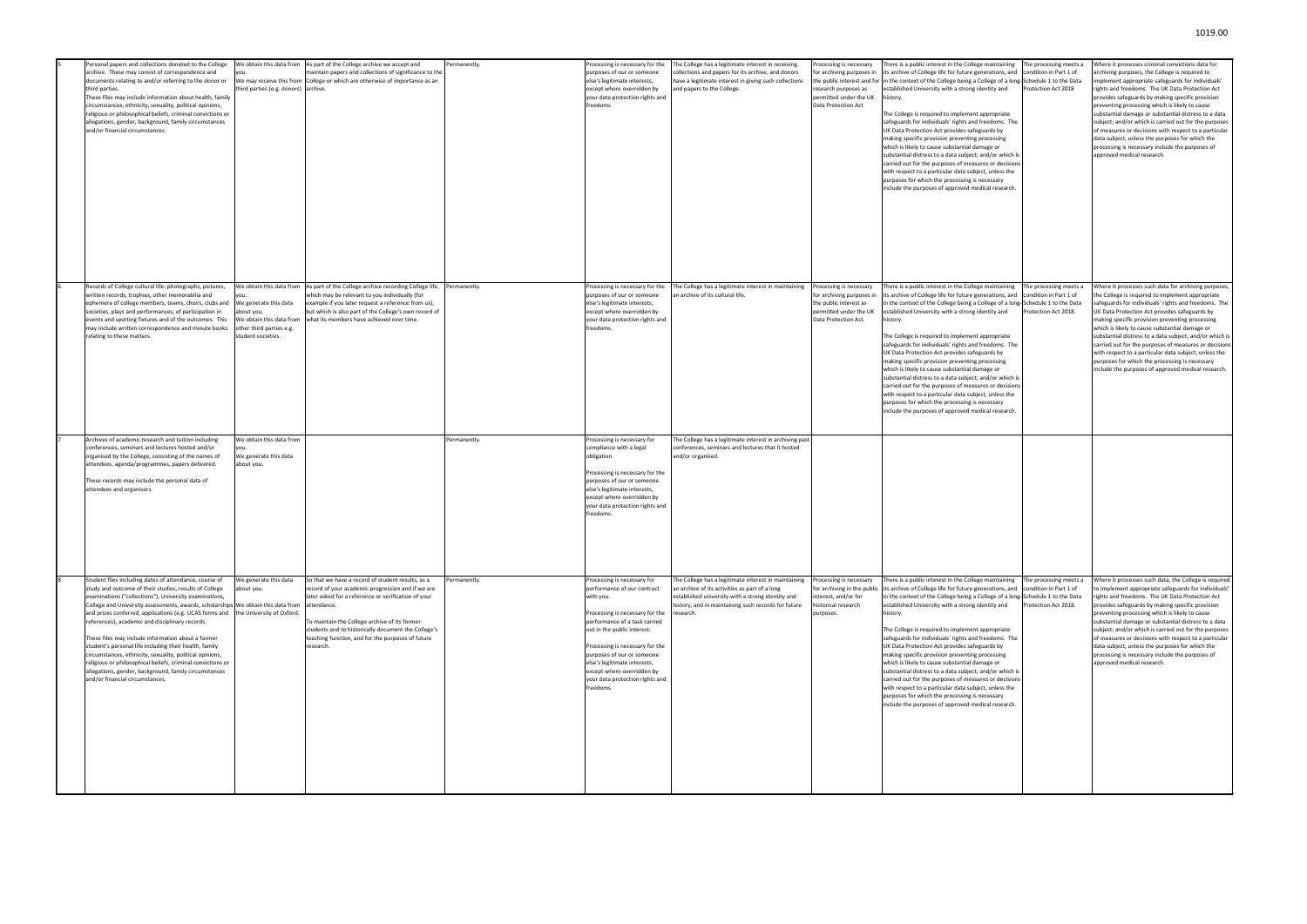| Employee records for academic staff consisting of the<br>employee name, dates of employment, role(s) and<br>reason(s) for departure (including for example<br>retirement, new employment or dismissal), staff<br>photograph, records of references given.<br>These files may include information about a former<br>member of staff's personal life including their health,<br>family circumstances, ethnicity, sexuality, political<br>opinions, religious or philosophical beliefs, criminal<br>convictions or allegations, gender, background, family<br>circumstances and/or financial circumstances.   | We obtain this data from<br>We generate this data<br>about you. | To maintain historic records of College employees for Permanently.<br>the archive, and in case we are approached for<br>references. |              | Processing is necessary for the<br>purposes of our or someone<br>else's legitimate interests,<br>except where overridden by<br>your data protection rights and<br>freedoms. | The College has a legitimate interest in maintaining a<br>ecord of its activities as part of a long established<br>university with a strong identity and history, and in<br>maintaining such records for future research.<br>The College, its former employees and other parties<br>have a legitimate interest in the College being able to<br>provide references for former staff.                         | Processing is necessary<br>for archiving in the public<br>interest, and/or for<br>historical research<br>purposes.               | There is a public interest in the College maintaining<br>its archive of College life for future generations, and<br>in the context of the College being a College of a long-Schedule 1 to the Data<br>established University with a strong identity and<br>history.<br>The College is required to implement appropriate<br>safeguards for individuals' rights and freedoms. The<br>UK Data Protection Act provides safeguards by<br>making specific provision preventing processing<br>which is likely to cause substantial damage or<br>substantial distress to a data subject; and/or which is<br>carried out for the purposes of measures or decisions<br>with respect to a particular data subject, unless the<br>purposes for which the processing is necessary<br>include the purposes of approved medical research. | The processing meets a<br>condition in Part 1 of<br>Protection Act 2018.                           | Where it processes such data, the College is required<br>to implement appropriate safeguards for individuals<br>rights and freedoms. The UK Data Protection Act<br>provides safeguards by making specific provision<br>preventing processing which is likely to cause<br>substantial damage or substantial distress to a data<br>subject; and/or which is carried out for the purposes<br>of measures or decisions with respect to a particular<br>data subject, unless the purposes for which the<br>processing is necessary include the purposes of<br>approved medical research.  |
|------------------------------------------------------------------------------------------------------------------------------------------------------------------------------------------------------------------------------------------------------------------------------------------------------------------------------------------------------------------------------------------------------------------------------------------------------------------------------------------------------------------------------------------------------------------------------------------------------------|-----------------------------------------------------------------|-------------------------------------------------------------------------------------------------------------------------------------|--------------|-----------------------------------------------------------------------------------------------------------------------------------------------------------------------------|-------------------------------------------------------------------------------------------------------------------------------------------------------------------------------------------------------------------------------------------------------------------------------------------------------------------------------------------------------------------------------------------------------------|----------------------------------------------------------------------------------------------------------------------------------|----------------------------------------------------------------------------------------------------------------------------------------------------------------------------------------------------------------------------------------------------------------------------------------------------------------------------------------------------------------------------------------------------------------------------------------------------------------------------------------------------------------------------------------------------------------------------------------------------------------------------------------------------------------------------------------------------------------------------------------------------------------------------------------------------------------------------|----------------------------------------------------------------------------------------------------|--------------------------------------------------------------------------------------------------------------------------------------------------------------------------------------------------------------------------------------------------------------------------------------------------------------------------------------------------------------------------------------------------------------------------------------------------------------------------------------------------------------------------------------------------------------------------------------|
| Employee records for non-academic staff, consisting of<br>the employee name, dates of employment, role(s) and<br>reason(s) for departure (including for example<br>retirement, new employment or dismissal), staff<br>photograph, records of references given.<br>These files may include information about a former staff<br>member's personal life including their health, family<br>circumstances, ethnicity, sexuality, political opinions,<br>religious or philosophical beliefs, criminal convictions or<br>allegations, gender, background, family circumstances<br>and/or financial circumstances. | We obtain this data from<br>We generate this data<br>about you. | To maintain historic records of College employees for Permanently.<br>the archive, and in case we are approached for<br>references. |              | Processing is necessary for the<br>purposes of our or someone<br>else's legitimate interests,<br>except where overridden by<br>your data protection rights and<br>freedoms. | The College has a legitimate interest in maintaining a Processing is necessary<br>ecord of its activities as part of a long established<br>university with a strong identity and history, and in<br>maintaining such records for future research.<br>The College, its former employees and other parties<br>have a legitimate interest in the College being able to<br>provide references for former staff. | for archiving in the public<br>interest, and/or for<br>historical research<br>purposes.                                          | There is a public interest in the College maintaining<br>its archive of College life for future generations, and<br>in the context of the College being a College of a long-Schedule 1 to the Data<br>established University with a strong identity and<br>history.<br>The College is required to implement appropriate<br>safeguards for individuals' rights and freedoms. The<br>UK Data Protection Act provides safeguards by<br>making specific provision preventing processing<br>which is likely to cause substantial damage or<br>substantial distress to a data subject; and/or which is<br>carried out for the purposes of measures or decisions<br>with respect to a particular data subject, unless the<br>purposes for which the processing is necessary<br>include the purposes of approved medical research. | The processing meets a<br>condition in Part 1 of<br>Protection Act 2018.                           | Where it processes such data, the College is required<br>o implement appropriate safeguards for individuals'<br>rights and freedoms. The UK Data Protection Act<br>provides safeguards by making specific provision<br>preventing processing which is likely to cause<br>substantial damage or substantial distress to a data<br>subject; and/or which is carried out for the purposes<br>of measures or decisions with respect to a particular<br>data subject, unless the purposes for which the<br>processing is necessary include the purposes of<br>approved medical research.  |
| Governing body and committee agenda, minutes and<br>related correspondence. These may include personal<br>data of the meeting attendees, correspondents and of<br>individuals referred to in the documents.                                                                                                                                                                                                                                                                                                                                                                                                | We obtain this data from<br>Ne generate this data<br>about you. | To maintain a historic record of College<br>administration.                                                                         | Permanently. | Processing is necessary for the<br>purposes of our or someone<br>else's legitimate interests,<br>except where overridden by<br>your data protection rights and<br>freedoms. | The College has a legitimate interest in maintaining a<br>ecord of its activities as part of a long established<br>university with a strong identity and history, and in<br>maintaining such records for future research.                                                                                                                                                                                   | Processing is necessary<br>for archiving purposes in<br>the public interest as<br>permitted under the UK<br>Data Protection Act. |                                                                                                                                                                                                                                                                                                                                                                                                                                                                                                                                                                                                                                                                                                                                                                                                                            | The processing meets a<br>condition in Part 1 of<br>Schedule 1 to the Data<br>Protection Act 2018. | Where it processes such data, the College is required<br>to implement appropriate safeguards for individuals'<br>rights and freedoms. The UK Data Protection Act<br>provides safeguards by making specific provision<br>preventing processing which is likely to cause<br>substantial damage or substantial distress to a data<br>subject; and/or which is carried out for the purposes<br>of measures or decisions with respect to a particular<br>data subject, unless the purposes for which the<br>processing is necessary include the purposes of<br>approved medical research. |